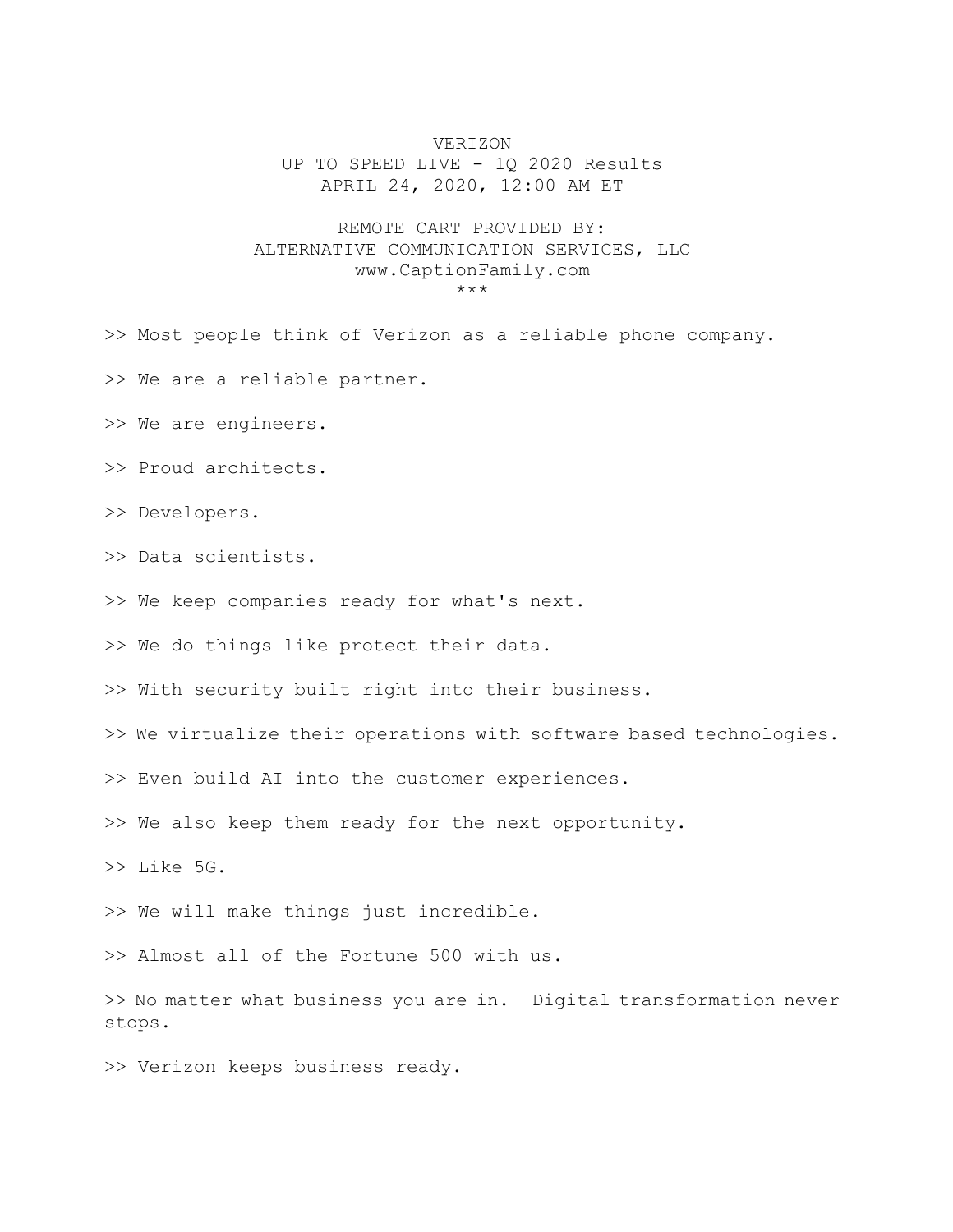>> Network has to be prepared for whatever comes its way.

>> We are always preparing.

>> Make sure the network is working all the time.

>> We are constantly looking at it and constantly monitoring. Take that responsibility very seriously.

>> Most rewarding thing about the work we do is whenever we see a customer able to communicate back to their loved ones.

>> That is why we do what we do.

>> We relentlessly committed to the network so in times like this America can stay connected to work, school and most importantly to each other.

>> Most people think of Verizon as a reliable phone company.

>> The businesses we are a reliable partner.

>> We are engineers.

>> Proud architects.

>> Developers.

>> Data scientists.

>> We keep companies ready for what's next.

>> We do things like protect their data.

>> With security built right into their business.

>> We virtualize their operation with software based technologies.

>> Even build AI into the customer experiences.

>> We also keep the ready for the next big opportunity.

>> Like 5G.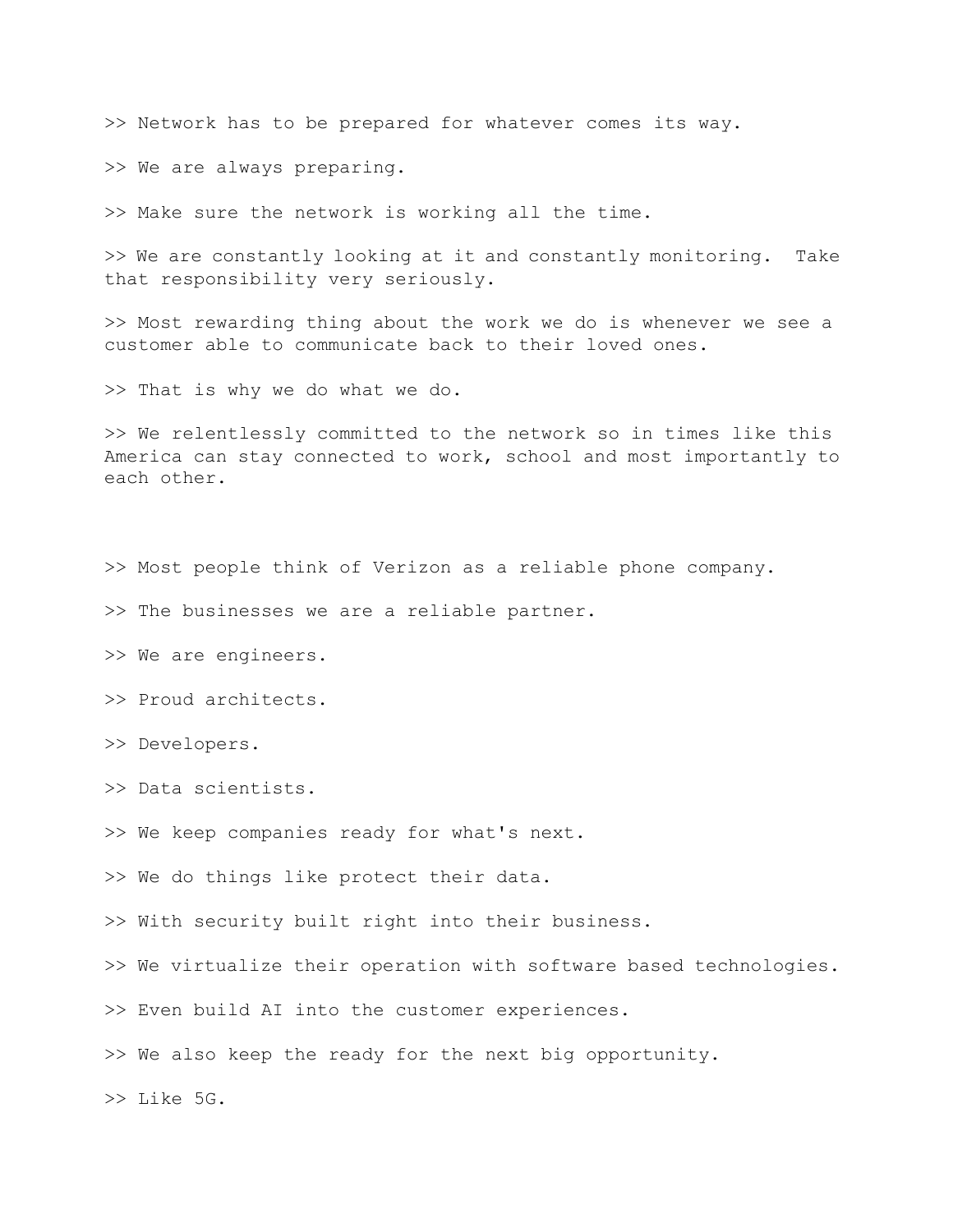>> Going to make things just incredible.

>> Almost all of the Fortune 500 partner with us.

>> Thousands of other companies of all sizes.

>> No matter what business you are in, digital transformation never stops.

>> Verizon keeps business ready.

>> The network has to be prepared to absorb whatever is going to come its way.

>> We are always preparing.

>> Make sure the network is working all the time.

>> We are constantly looking at it and constantly monitoring. Take that responsibility very seriously.

>> The work we do is whenever we see a customer able to communicate back to their loved one.

>> That's why we do what we do.

>> We relentlessly committed to the network. America can stay connected to work, school and most importantly to each other.

>> Most people think of Verizon as a reliable phone company.

>> To businesses we are a reliable partner.

>> We are engineers.

>> Proud architects.

>> Developers.

>> Data scientists.

>> We keep companies ready for what's next.

>> We do things like protect their data.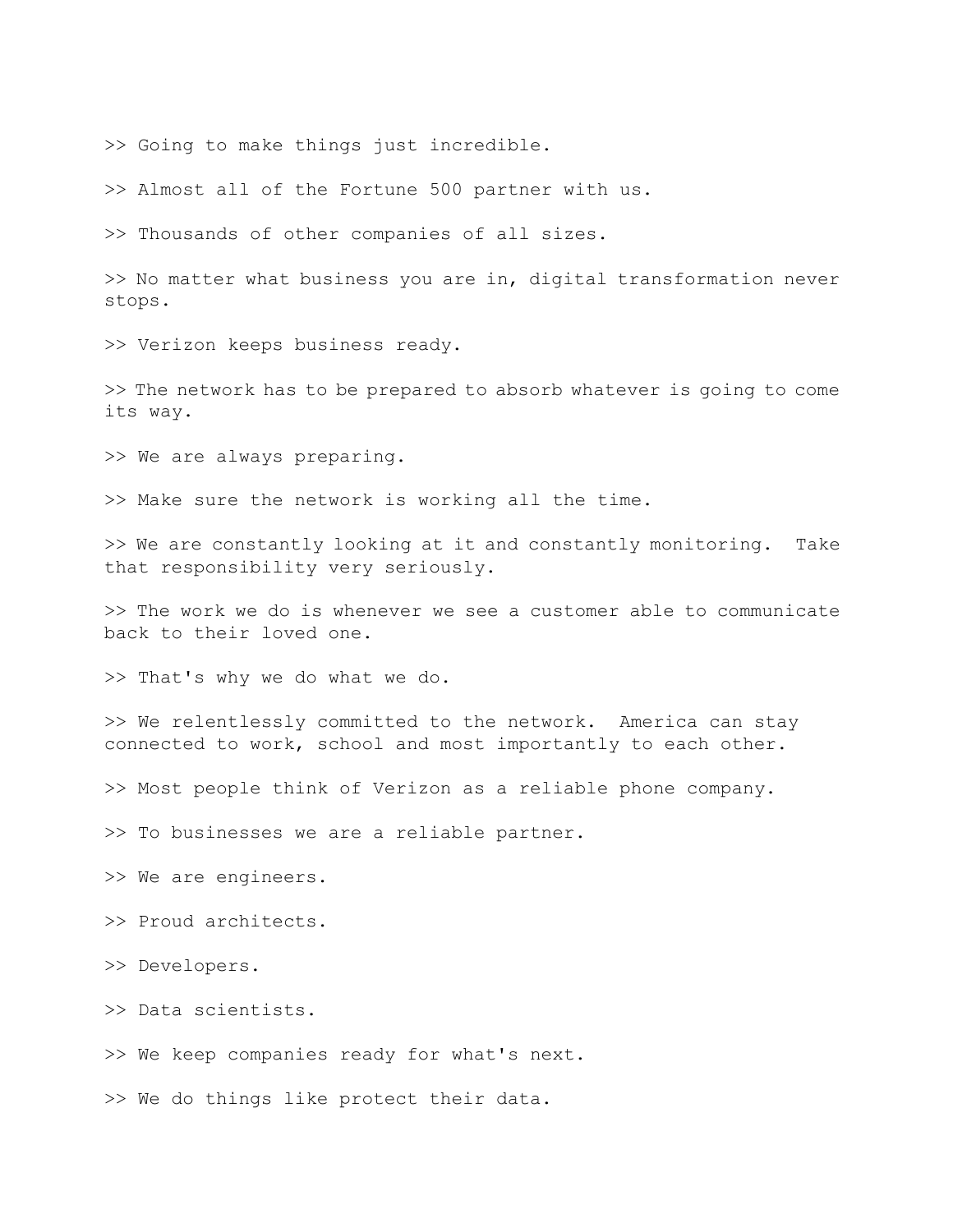>> With security built right into their business.

>> We virtualize their operations with software based technologies.

>> Even build AI into the customer experiences.

>> We keep them ready for the next big opportunity.

>> Like 5G.

>> It will make things just incredible.

>> Almost all of the Fortune 500 partner with us.

>> Plus thousands of other companies of all sizes.

>> No matter what business you are in, digital transformation never stops.

>> Verizon keeps business ready.

>> Behind the first, the triumphs, the accolades, behind all of the solutions we provide, the experiences we create, all we built over the years, behind our culture, our purpose, our commitment to social responsibility, behind every check everywhere, big or small, is a team of people with a set of beliefs.

>> Everything we do we build on a strong network foundation.

>> We focus outward on the customer.

>> We deliver superior customer experiences.

>> We embrace diversity.

>> We are committed to do the right thing.

>> We run to a crisis, not away.

>> We act fast and take risks every day.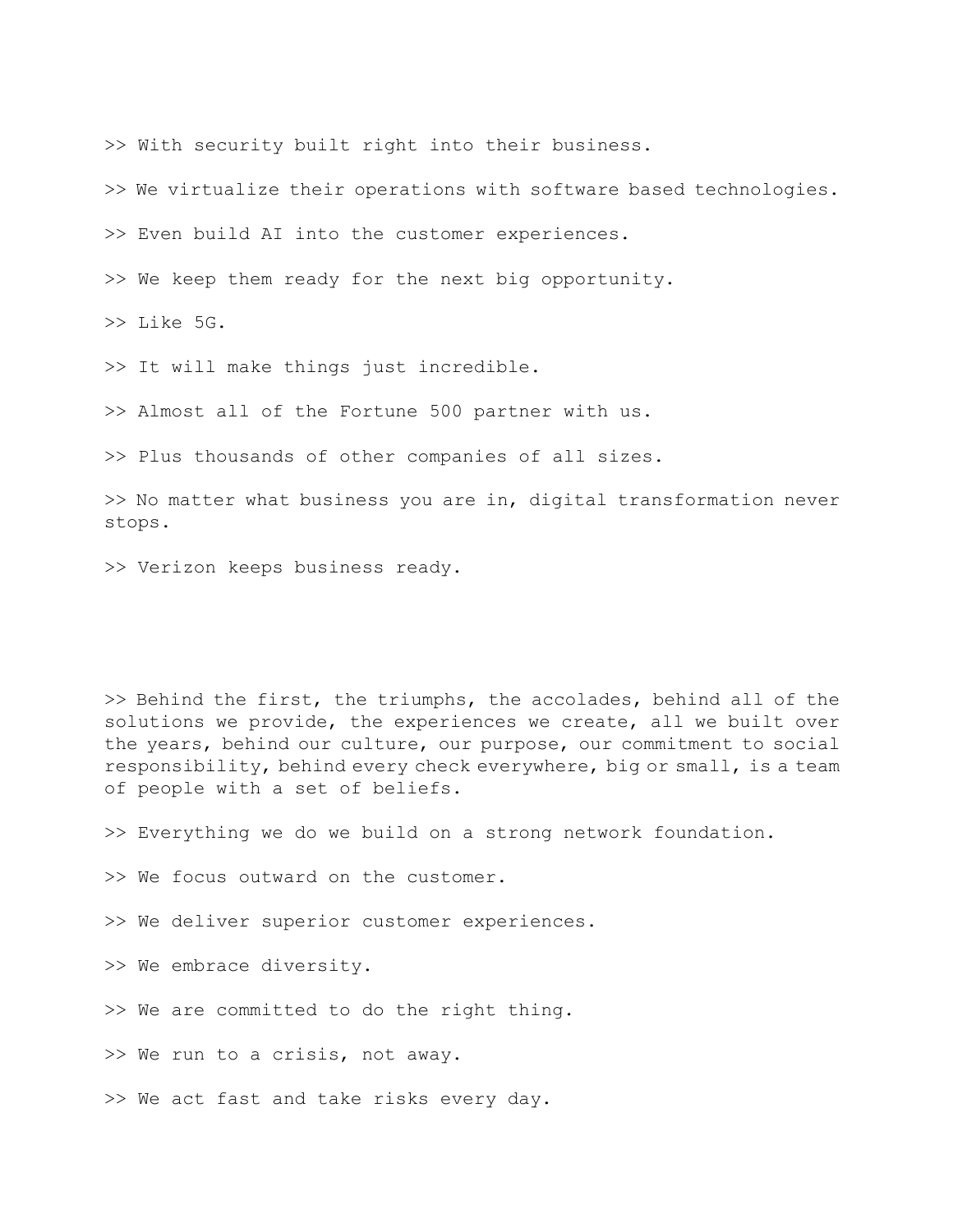>> We share our success with the community.

>> This is our Verizon credo.

>> It's a set of values.

>> About how we show up.

>> Each and every day. And it goes to the heart of who we are.

>> How we treat each other.

>> How we serve our customer.

>> How we relate to the world.

>> This is our Verizon credo.

>> And it's behind everything we do.

>> Hello and good afternoon. Welcome to our special edition of up to speed live today talking 1Q results. Joining me is Hans Vestberg as well as our Chief Financial Officer, Matt Ellis. Some words that ring so true in the credo video every time I see it, a team of people doing incredible things. That's what we have seen from the start of this pandemic and going back to the beginning of the year and that's a lot of what we are talking about today.

 Hans is coming in now. I have seen you on TV a lot this morning. Seems a lot of folks are wondering how we have done. Give us the latest on the quarter, please, sir.

>> Thank you, Jeremy and great to be back on and up to speed today. We have been working with earnings all this week, and, yes, I have been TV all this morning trying to talk about the results of that. Let's start with the main mission we have here. That is, of course, in this pandemic it's a safe and health of all of our employees and broader family. That's our mission and keeping the networks up. Let me talk a little bit about the first quarter as well. Everything we talked about is up to speed during this last month. I think that first of all very proud of what we have done in this pandemic. We have an unprecedented situation. I have been this crisis before. I have been in the telephone crisis in the beginning of 2000 and I have been in the bank crisis of 2008 and 9. This is something that's totally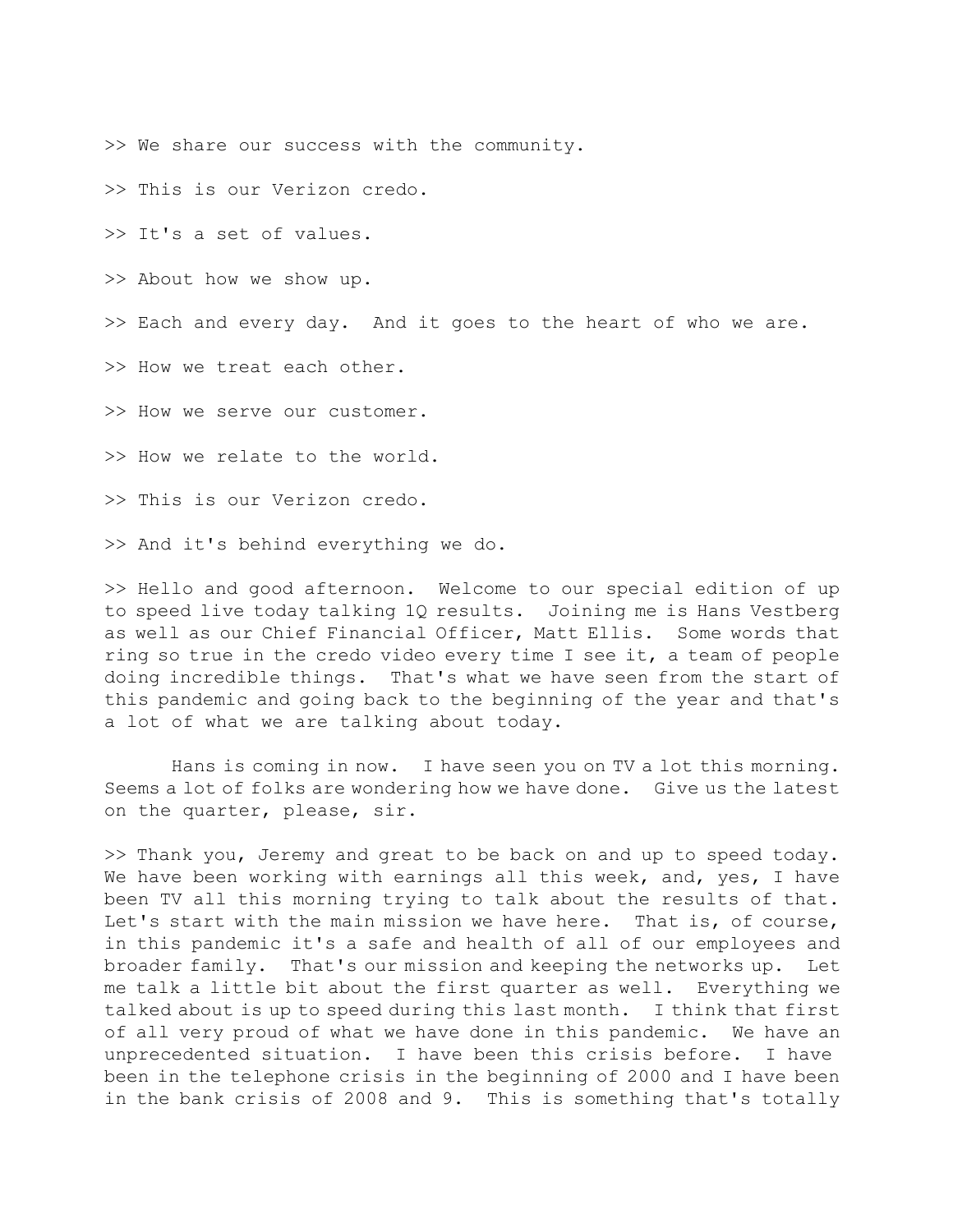different. It's a health crisis that impacts each and every one wherever you are in the world which is something very different. We decided at the company early on to see we good grip on the crisis. And started the operating early in the quarter as well as the majority of our leadership team and our organization working on the big issues to -- and continue doing business. And also working on how will the new normal look like in the future. What are the new products. How will it work in the future as well. That's a three prong way of dealing with this is very important.

 Secondly, is keeping in mind is the stakeholders to this quarter and thinking about doing decisive decisions, very balanced that the long-term will impact all of the stakeholders in a positive way.

 Let me start with the employee side, all of us. We have done a dramatic transformation bringing a lot of us working from home. And I have to say that is almost flawless. I flow are challenges but in general it's working very well. Then a shout out to the front line. We still have a lot of our employees in the front line serving customers with this infrastructure -- this critical infrastructure that we are operating and the update in our safety and health is every day and every week to see that we are all the time ahead of the curve of this pandemic. And thank you all for that. It has been fantastic work.

 When it comes to customers who know what we have done and Matt will talk more about this, some things like the keep America connected that we are not disconnecting any small, immediate businesses or residential customer during this time. Of course, has a financial impact but again it's important when we think about the four stakeholder making balanced decision that long term is going to be right. It's not right to disconnect people during this time. And will do additional -- for all of the wireless customers and a long list. When it comes to the societal impact we continue to do a lot here. Pay it forward live is an excellent example. We are taking the lead to support a smaller need with an enormous people attending it and also paying forward most important. We are also voluntary -- as well as donating to the most vulnerable in our society.

 Finally the financial stakeholder which is important. We have been early on planning for uncertainty. Taking cost measures even in the first quarter which we will have to do. We are traveling less, but also seeing that the third quarter is coming down and -- what we are doing to reduce to prepare ourselves. More important Matt and his team has continued to work on a balancing to get in good position coming into this crisis adding money to the balance sheet in the first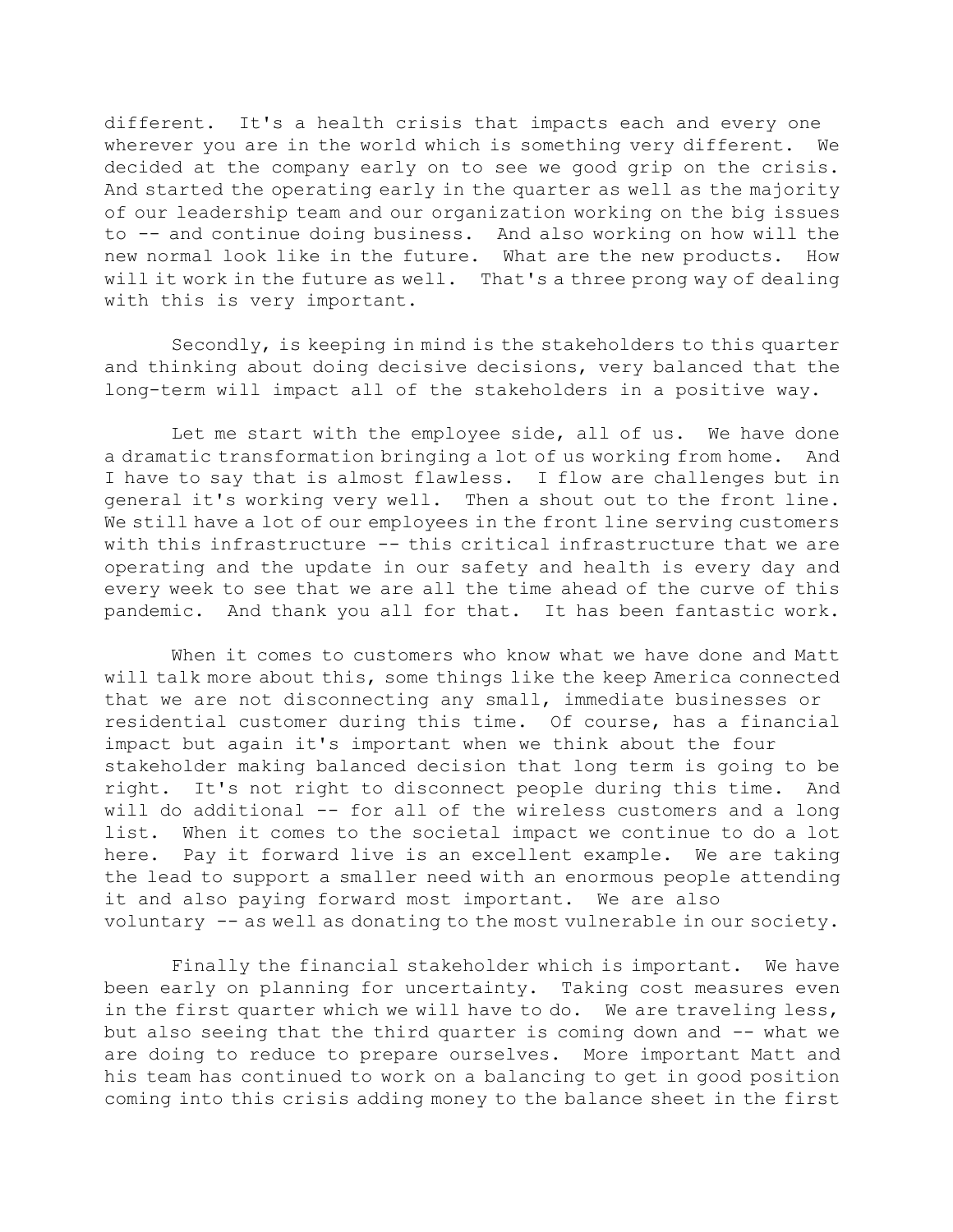quarter with a new bond, but not all of that. Work for three years to bring it there. P and ultimately mentioned the network and the network is very much part of our overall delivery to our customer has stepped up fantastic. And I talked to investors about all of the changes in the capacity we are seeing in the network and our head room in the wireless network has kept up well. Shout out to Kyle and his team which are doing a great job keeping it up.

 Ultimately, that's how we have been running the company and we continue to do so. Seeing that we have taken the right position for the four stakeholders.

I think when we look at the first quarter, I am proud what we have done. We have continued to focus on our target. Continued to grow our core business where we added more spectrum with the latest spectrum option, not only seeing that customer can continue to buy from us with an uptick in the challenge. We are also leveraging our assets going forward where Kyle has been telling where we plan for 5G and fiber. We continue to see that we are going to provide that to our customers where we still are finding obstacles in the field. Our field is fantastic. They are working with municipalities, working with the supply chain, so things are coming out. So we are actually planning for doing everything with that in the beginning of the year -- working on the wide band and having nationwide on 5G and continuing on. We are on plan. We don't know if we can continue, but I have confidence in the team that is doing this and finding new ways every day.

 Continue to be disciplined on our financials. Keeping a very prudent view on it on the balance sheet because we want to come stronger out of this. And finally, I think what is more important in our priorities and it is, of course, the purpose of the company where the team or across the whole company working hard to deliver to our customers and we are 20,000 of you that has been retrained to do other tasks. That's amazing. And thousands -- are delivering as well. So all in all, keeping all of the priorities that I outlined in the beginning of the year I can see we are doing all of them even in this pandemic. And this is a delicate balance, but I think we have done it well. And look into the financials and it's a strong quarter and we continue to have growth in our cash flow as well as in our share. And in our revenue which is explainable because some of the explanation is we decided to put it safety and health first rather than having doors open or actually doing more installation than needed. We have really thought about this balance to balance it out. That's a summary of the quarter, but it's so much more this quarter than on the financials to see that all stakeholders in our matrix is actually having a positive feedback long-term finally.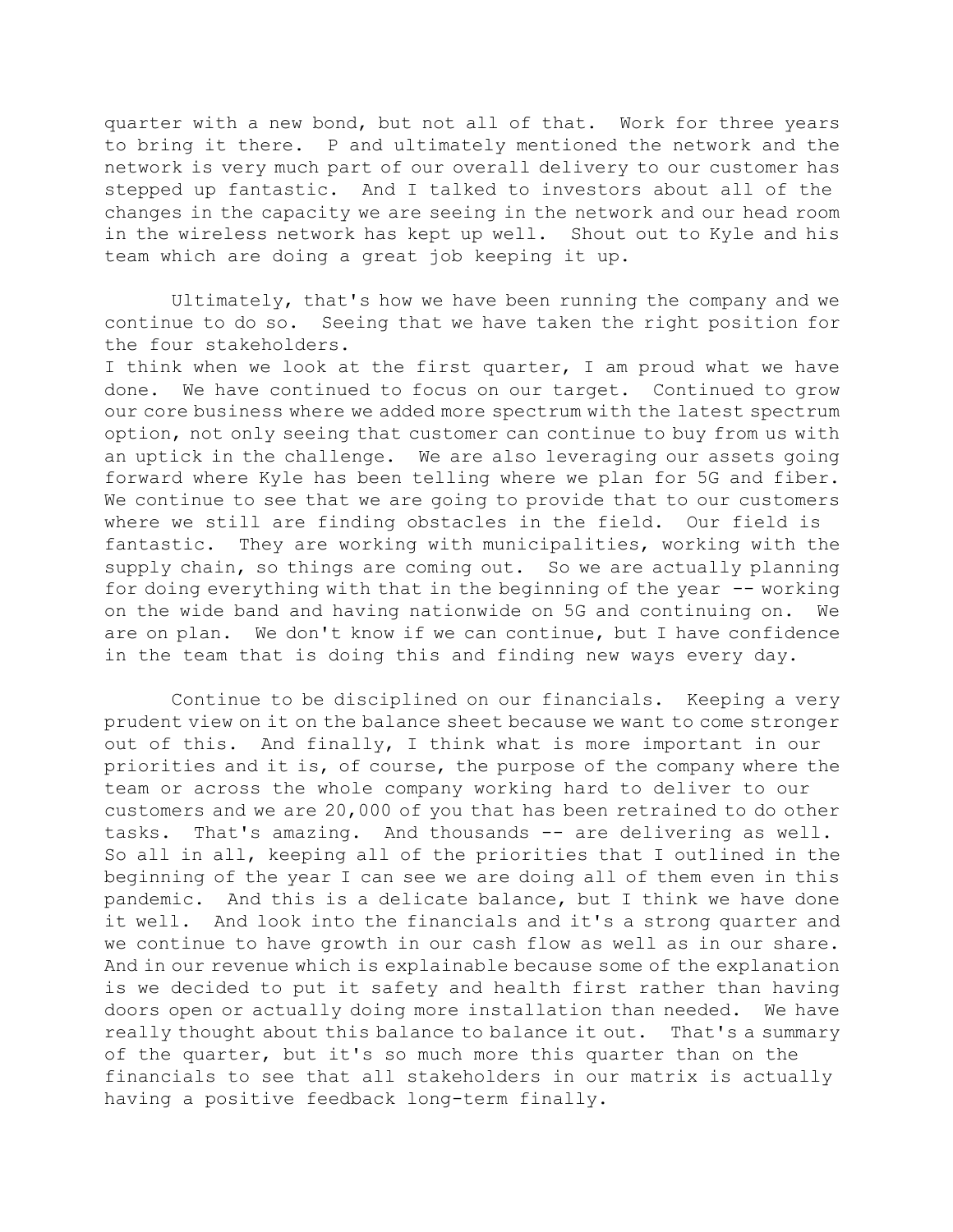By that, I will leave it back to you and Matt to go a little deeper in the financials.

>> Thank you so much. And a lot of stuff there that you covered and Matt will join us here this a moment as well to talk about them. A lot of great questions have come in for both of you. Be ready for those and we will go deeper in depth on those. If you have any questions you can drop us an e-mail and we will take a look at it.

 We talk about 1Q and all of the things that happened. We like to give you a recap of what did go on in the quarter. So I want you to sit back and enjoy this for the next few minutes as our 1Q review. Here you go.

>> If I had just one word to describe my team this quarter, it would be inspired.

- >> Courageous.
- >> Transformational.
- >> Passionate.
- >> Dedication.
- >> We delivered results.
- >> We showed up for each other.

>> We continued to find new and better ways to better our customers.

>> Let me give you a few. Our G and T group continue to build out our 5G ult wide band in cities like Cincinnati, Little Rock and Kansas City while providing differentiated experiences like the Super Bowl and Oscars. We continue to invest in our 4G, fiber and global team networks and recognize a strong performance by J.D. Power and metrics. We adjusted to meet our customers demands. We enabled the massive shift of our customer service to our on-line channels to make it easier for them to get the support they need. We scaled up our internal networks and integrated hardware and software enabling over 500,000 V-teamers to work from home. We adopted social distancing to work from the field to maintain essential field services and that was a fraction of what this team accomplished. Our consumer group continues to lead in the quarter with the introduction of a range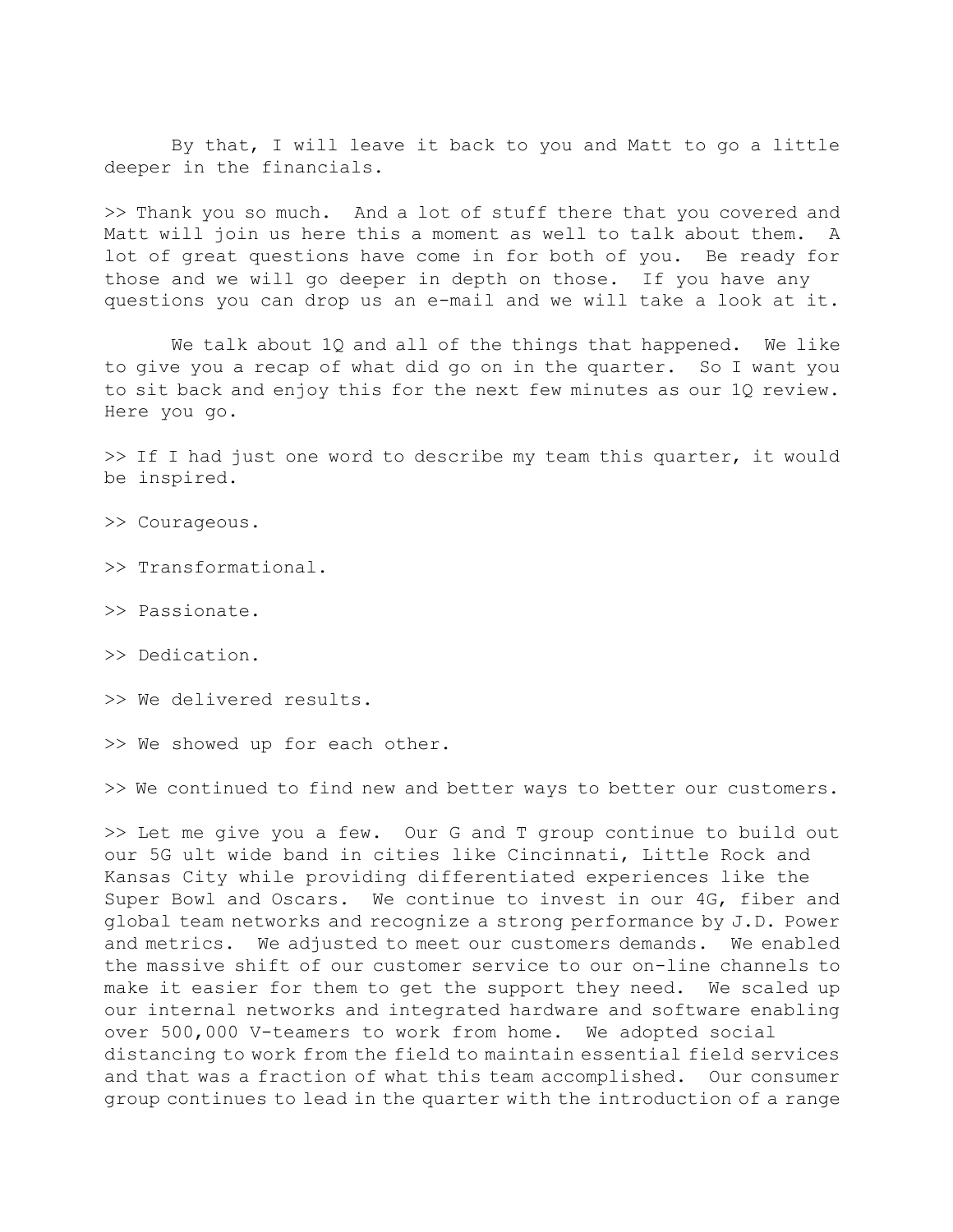of new 5G devices including the S20 and the LGV60. We disrupted things with a launch of mix and match on FiOS. With the start of the crisis our team wanted to make sure those most vulnerable stayed connected so we waived late fees and overage charges for residential and small business customers and pledged not to terminate service. We added 15 gigs a day for customers at no charge and created a new affordable internet option for those that need it most. We free premium content for our FiOS customers and access to educational tools for students now learning at home. In order to continue to serve customers safely, we shifted as much service as possible online. We rapidly evolved procedures in the retail stores modifying opening hours and reducing the number of stores opened. Instituting social distancing and using in-store pickup and by appointment only processes. And we launched our retail redeployment tragedy to help to keep everyone working productively.

>> Our business group announced strategic partnerships with Audi, NASCAR and Honeywell first quarter to deliver enhanced connectivity. We our 5G ecosystem with the opening of our 5G lab in London. Verizon business group, we serve customers in 150 countries around the world. So we have been on this COVID battle since day one. It's accelerated our customers adoption of new solutions and technologies. Businesses everywhere of all sizes turned to us to find new ways for them to expand connectivity, VPN, security and provisioning. I have been -- first responders from municipalities from across the country. Like grocery chains for helping to keep their shelves stocked. By health care providers, hospital systems and emergency service sites. Los Angeles schools for stepping up to provide essentials. Distance learning connectivity to over 100,000 under-served students. In these unprecedented times we had a core objective within Verizon business groups. Be the partner of choice for our customers as they work their business continuity disaster recovery plans. We have done just that. We have been critical to what they deliver in terms of connectivity and helping them accomplish their mission.

>> This quarter has transformed our media group in so many ways. We unveiled Yahoo! mobile, our first ever unlimited ecosystem plan and when COVID-19 hit, it highlighted the need for trusted and reliable content as well as business innovation for our advertisers and publishers. Consumers are coming to us for content and information. They can rely on during this pandemic. For COVID-19 update which lifts a ecosystem as billion page we use a billion video streams. Yahoo! mail usage has grown as people are looking for ways to stay connected. We helped launch pay forward live a weekly live stream showing the business names in entertainment and gaming. We donated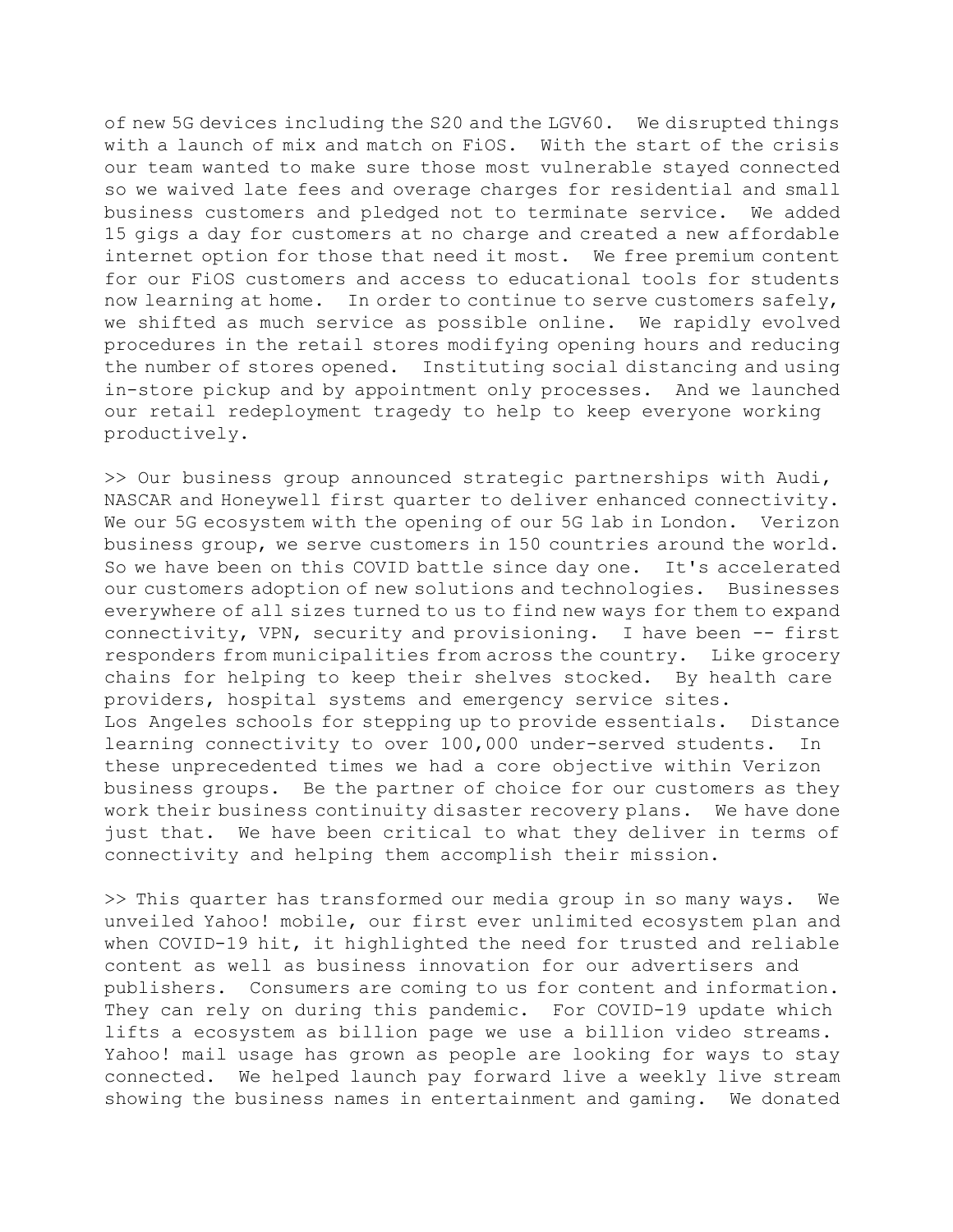\$10 million in advertising to central health organizations help. We partner with the ad council to create public service announcements and launched Yahoo! live a new site focused on mental, emotional and physical well being. Our media platforms are seeing delivery and streaming as consumers turn to gaming and entertainment.

>> We continue to lead in the way we care for our employees and the world around us. We started to the year out of the gate with the learning school. To serve our customers in this new era we fundamentally changed how we work equipping and training over 100,000 V-teamers to work from home with manageable for them and their loved ones. We transformed how it communicate to keep everyone current and connected. We opened up virtual volunteering opportunities for our V-team. We committed tens of millions of dollars to non-profits who support students and health care workers. We tripled our data allowance for our Verizon learning stores and make free digital access to the New York Times for all U.S. high school students.

>> If I was to sum up the quarter I would say we delivered.

>> More customer centric than ever.

>> Another reminder of how essential our work is.

>> And proud of the work this team did and grateful for the way served our customers.

>> This is the V-team at its best.

>> There is the V-team at its best. Think back to all of the things that happened in January, February, March and here we are, I want to switch gears and talk to Matt Ellis, our Chief Financial Officer. I know he is a long time viewer and first time joiner here on the show. Matt, how are you? Give us the latest from wall street.

>> Good to hear you, Jeremy. Good to join everyone today. We've released our earnings this quarter and I think when you look at the quarter as a whole there is a lot to be proud of from the financial results. You heard about on the video there from other members of the VLC everything going on. When you look at the financial results there was a lot to be proud of.

 Let's start with the revenue. Revenue is down 1.6%. And you might say, okay, that doesn't sound too great but it was driven by the wireless equipment which was down by 16% in the quarter. As you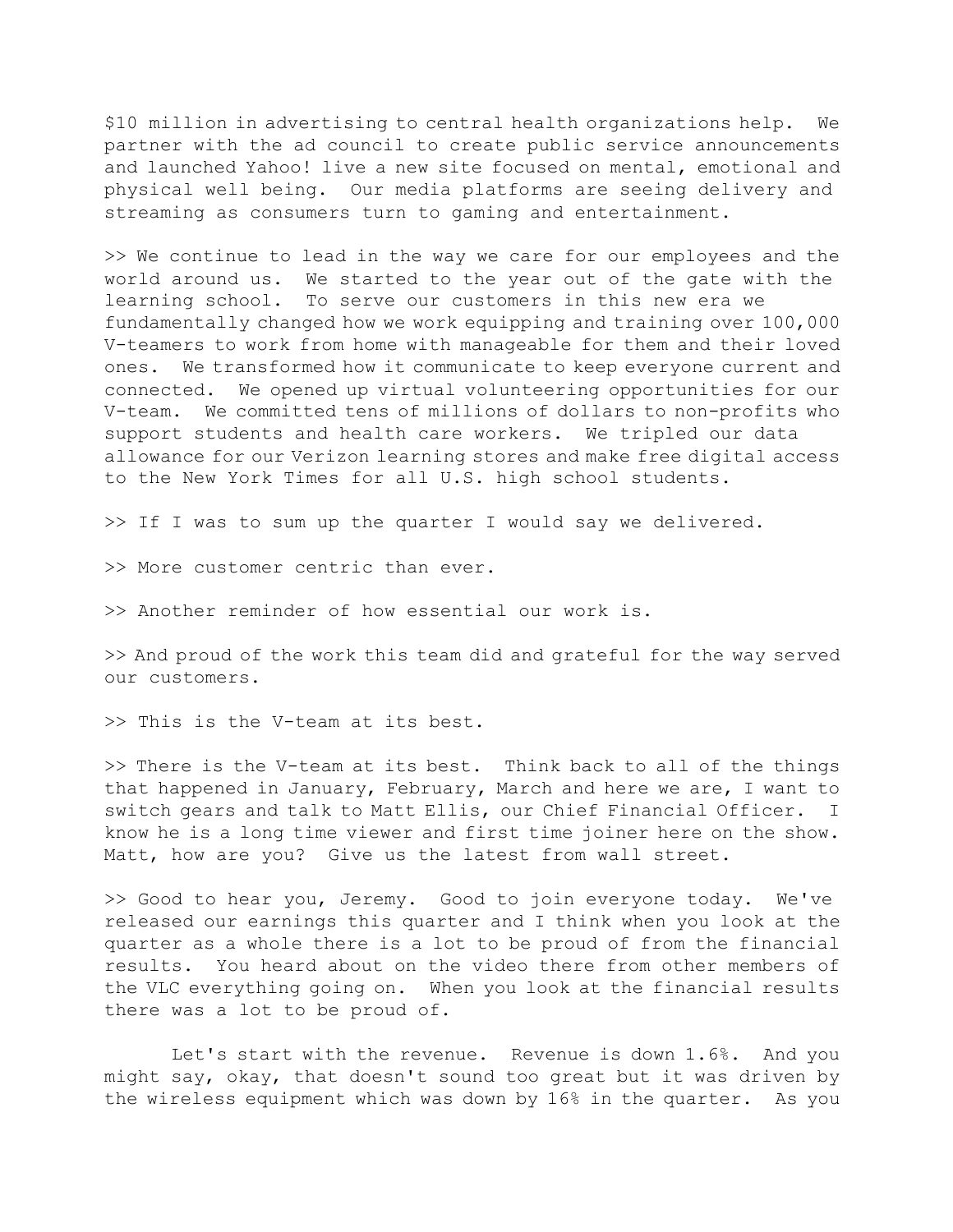look where that came from, obviously in March when we started closing our stores to protect our employees and customers, and also customers even if our stores weren't closed they were under the social distancing procedures and stayed home. We saw a significant change in the volume there within our equipment revenue. That was down 16%.

 Our core revenues of our business and when you think about those with our service revenue continue to grow well. We saw service revenue was up 1.9%. Wireless across both consumer with business really having a continuation of the strong trends over the past few quarters in service revenue growth. That was 6.9% in the quarter. A lot to be proud of. And within media, continued making good progress early on in the quarter with the trends we had seen last year and then similarly when COVID hit had an impact on their revenue stream. They ended the quarter down 4% on a year-over-year basis with all of that negative impact really coming through in the month of March. All in all, we continue to see good growth in the core parts of our business. And so we enter this period from a position of strength from that standpoint.

 When you look at the next line, consolidated adjusted EBITDA. This is the earnings. So you see the core earnings of the business when you take the revenues and subtract out the labor costs and costs of equipment and network costs and so on. And those were essentially flat year-over-year. One key item in there we took a bad debt reserve of \$228 million. And every quarter we assess the amounts of money that customers owe us. They are on our receivables and balance sheet at the end of the quarter. Think about the current service revenue that customers owe us and the balance on there, their handset device. And we look at those and we assess how main of those do we think we will ultimately not collect. As we did that at the end of the quarter there was a slightly different view than under normal times and that's why we had that in there. So that was a higher expense than normal. But absent that, we continue to produce strong earnings.

 When you get down the income statement and you get to earnings to share or EPS. This is us that we backed out in addition the labor costs and equipment costs and network costs and we backed out depreciation, interest expense and taxes as the primary other things. And the interest expense was down year-over-year as we managed our debt down and interest rates have come down, too. Depreciation was down slightly as well. Net-net there was a 5% improvement there in the first quarter in a year-over-year basis. So good to continue that trend. We've had over a number of quarters now showing year-over-year growth in EP service.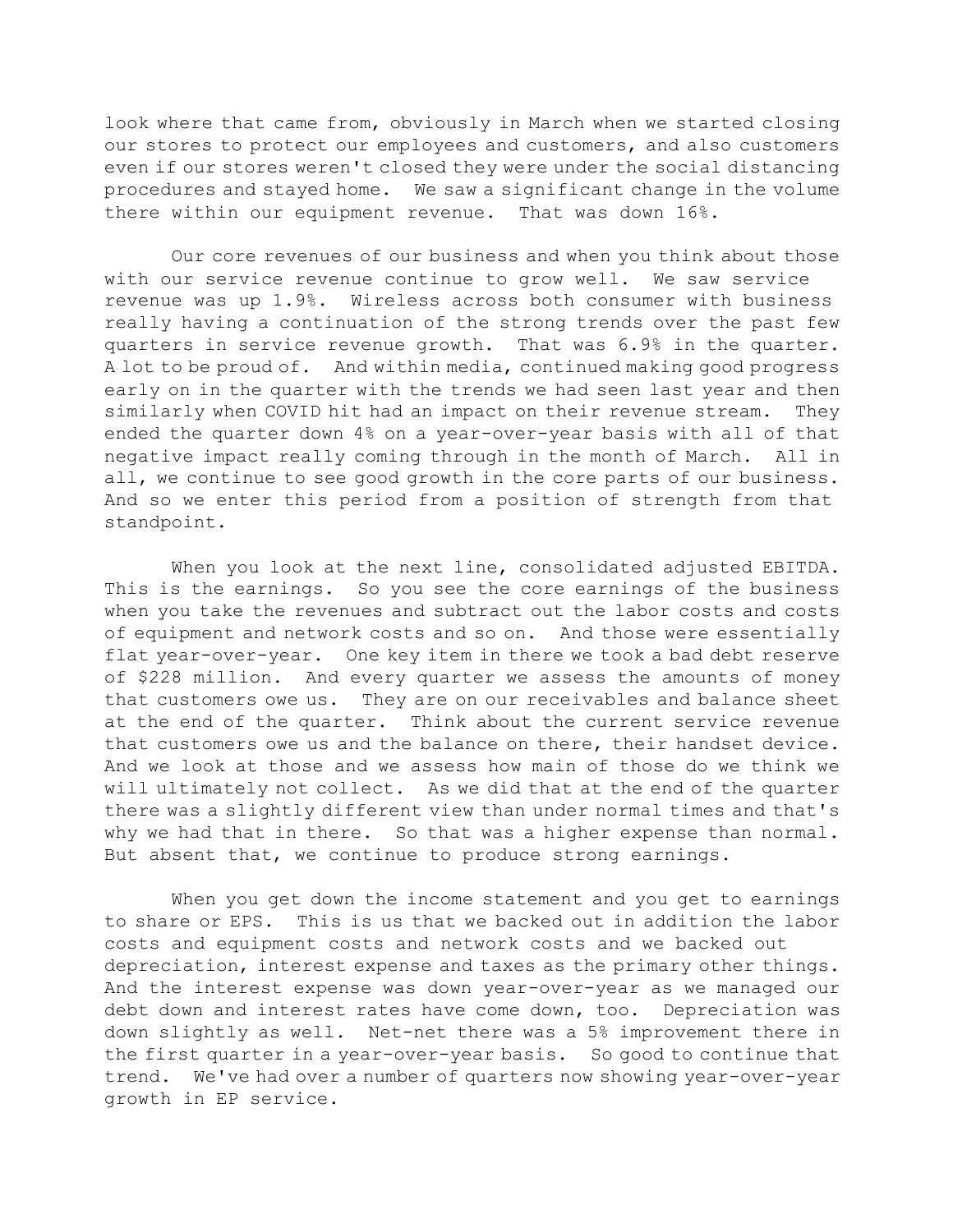Free cash flow, this is after capital spending as the money we spend on adding capacity to the network and other activity we do there came in at \$3.6 billion. So two good things about this. Up 26% on a year-over-year basis as Hans mentioned which shows that we are turning the results into cash which obviously matters. But it also meant that we have a dividend each quarter, two and a half billion and after paying the dividend we continue to generate positive cash flow.

 That's a summary of the results. Then as I think about the earnings call this morning and this was a very different earnings call. Historically when we do the earnings calls it's a review of the earnings that we reported. And a couple of reasons we didn't spend a lot of time on those earnings, was obviously people are more interested right now in what's going on right now. But the other reason was the results are good in the first quarter so they didn't have as many questions around that so they want to focus on what we see going forward here. And one of the reasons why we didn't spend a lot of time looking at that is to say the results were good and wouldn't be a quarterly earnings without me saying results matter. So that allowed everyone to focus on, okay, what's going on in the business now?

 We took some extra time in our prepared remarks this morning and put extra information in there that we wouldn't normally show. We showed the volumes we were seeing across the business from middle of March, through middle of April to really show kind of the first month of COVID impact and see the impact on our business reduced volumes, certainly on the consumer side of the business, but also some of the strong volumes we had seen in public sector and enterprise as those customers reacted to this situation as well with increasing needs for our products and services. So we took some time doing that.

 The other big thing we did was updated our guidance. And guidance is something we provide at the start of the year and we tell our investors what they should expect from us in the coming year in terms of revenue growth and earnings growth and a couple of other items. The big ones they focus on is our views on revenue growth and earnings growth. And so normally we do it at the start of the year, we provide all of the updates through the year. But this is very different. A lot of companies have withdrawn guidance for the year because of the uncertainties right now, and we spent some time thinking about that. Did we have enough view and we ultimately decided that we with drew guidance from revenue because with the equipment revenue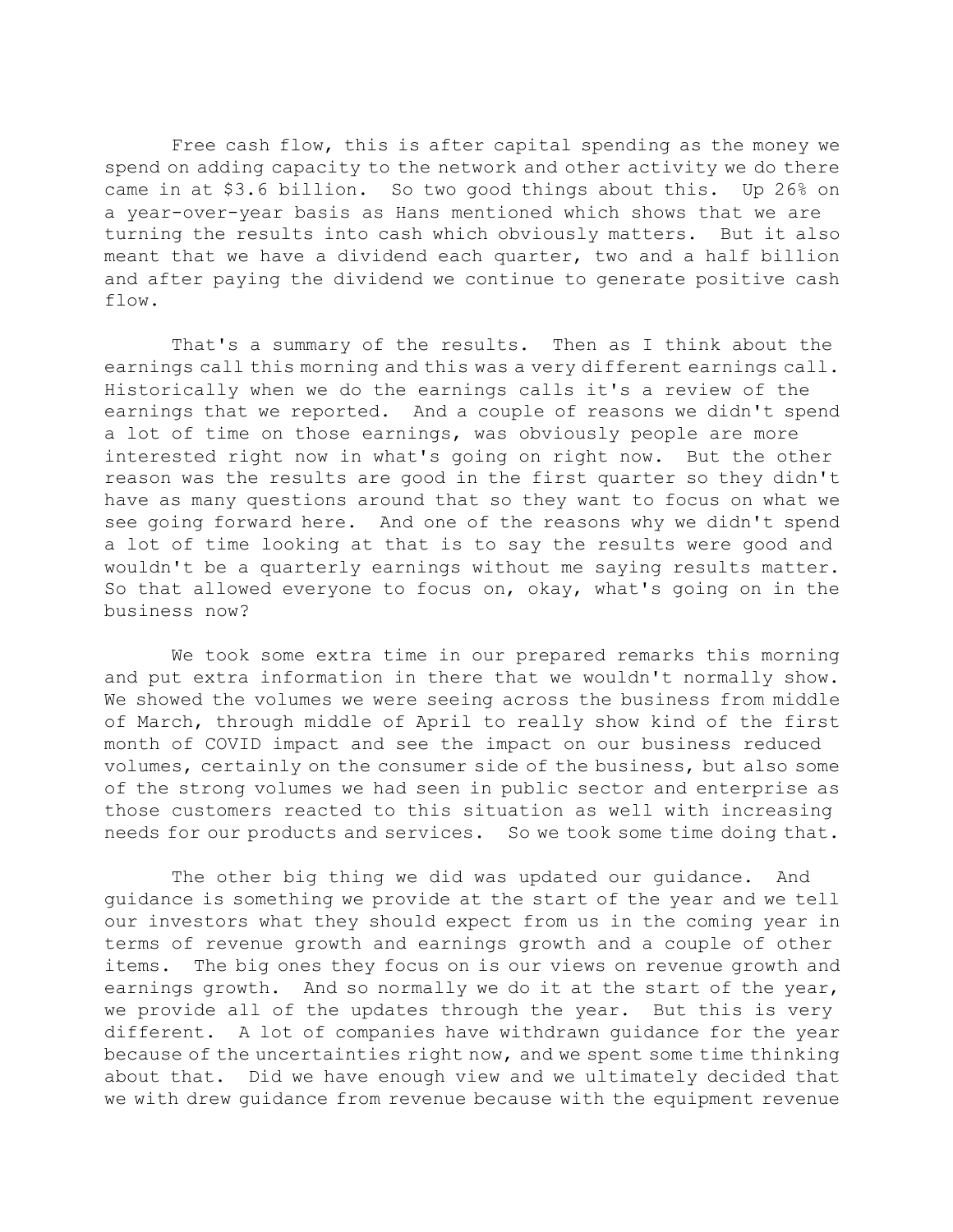component and really not knowing exactly how customer behavior will evolve here over the next few months, we didn't have a high degree of confidence this saying where we thought total revenue would be.

 We did want to give our investors and other people a sense of the earnings of our business. So our adjusted EPS guidance had been positive two to 4% growth from the F.M. we produced in 2000 -- from the number we produced in 2019. We took that down and widened the range a bit and spent time talking about the impacts we are seeing in the second quarter on primarily on our revenue line. You heard Hans talk about some of those this morning whether it's keep Americans connected pledge, the additional 16 gigabyte of data, customers not traveling as much and paying for that access while they are international.

 So we talked about a number of those things and explained the guide there with the impact on the second quarter. And then said we will have to see how the second half of the year plays out. So we gave a lot more forward looking comments than we normally do. A lot of good conversation in Q&A with the analysts about that guidance. And now the business going forward. What it really comes down to is while certainly none of us have the level of certainty we would often have, the things I do feel good about, the things we do know is we have a business that's being performing well for a number of quarters now as we have gone into the situation.

 We have products and services that customers want and need in normal times and need them even more in a time like this. And we have done things to manage the balance sheet on the front end. I use the term of having shock absorbers in the business to be able to withstand that. So we do know those things that give us a reason why we are still very confident in the long-term of the business. When we get on the other side of this thing, we will be in a good position and we will keep on building out 5G and everything else.

 One last comment before I go and you heard all of the comments from Tammy and Rone on the video there. And the team across Verizon is doing incredibly well. I want to take a minute to say thank you so much to the finance team, the work you have done over the past five to sick weeks that adjusted -- six weeks that adjusted to get us in a position to report on time. The SCC gave companies the opportunity to extend their reporting cycle with their teams out of the office. We didn't need it because our team is phenomenal. They adjusted quickly and I want to thank all of them for that so Jeremy, back to you.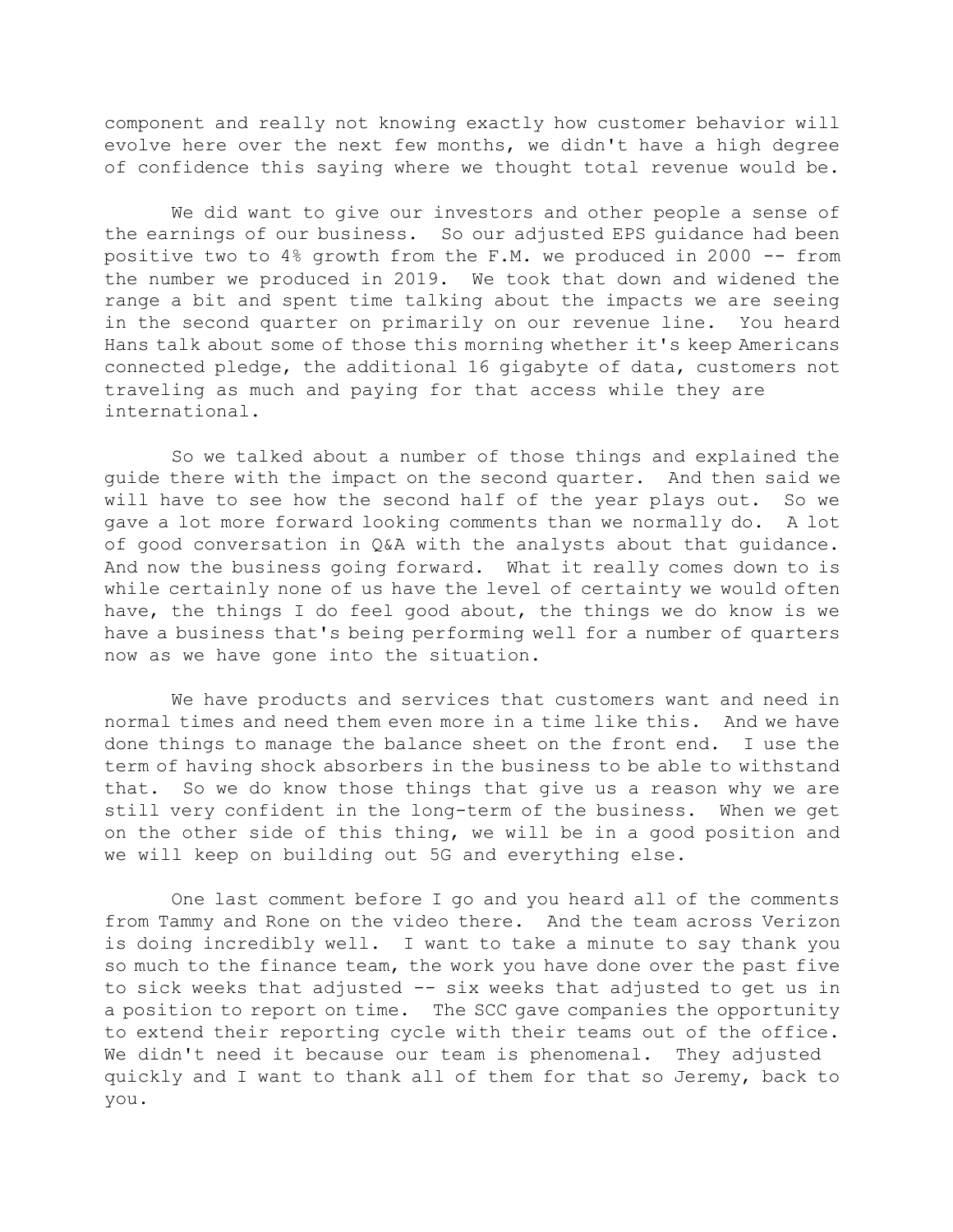>> Awesome. Thank you for the update and some questions coming your way. I will switch gears before we get into questions. Usually we recognize either some individual contributors or teams that are out there and doing some work. So I want to back up to the beginning of March for -- or really the end of February. On the night of March 2 into March 3, if we will take a look at this video we are rolling. West and middle Tennessee got mauled by tornado including one that hit downtown Nashville and others and impacted areas in the state. As a result of this, you can see the damage was catastrophic. Our network and key network took a hit in some parts of -- was destroyed. We had more than 250 cell places out of service. The team swung into action as you can see they always do they set up spots which are satellite pico cells on trailers for emergency operations -- four spots and 16 satellites and trailers and installed sick temporary microwave -- and 100% restored within the week. I want to call out two folks on this team who made all of this happen. We can see their photos here and Andy and Jeff. They are field engineers. They went above and beyond during the restoration taking on a lot of this work. Working through a lot of challenges including long hours and managing conditions caused by downed power lines and trees. They never lost focus of their priority of providing service to those who desperately needed it. We always talk about running to a crisis and connecting people. Those two gentlemen did it along with their team. Today happy to present them with a virtual credo award. Here it is in my hands. It's for you. It's for your teams. And for all of you hard working network engineers and folks around the business who keep our customers connected. Hats off to you and thanks so much to you Andy and Jeff.

 Another piece, tornadoes hit Chattanooga a couple of weeks later on Easter Sunday. They were back in action connecting those folks again. Hans, when you hear stories like this, what does that mean to you and our business?

>> Be very proud of the team members like Andy and Jeff and their whole team that in these teams they will continue relentlessly to help the customers. They are a team on them, that just made this happen and of course if you think about the people behind it, meaning the people and our customers in Tennessee that's were impacted by this event and getting them connected. We know how important that is. This is telling me how we are working in the company and we have so many examples of it. This is a great example of showing how the team is showing up doing what we call business as usual, which is far away from business as usual to many people. Our people are seeing our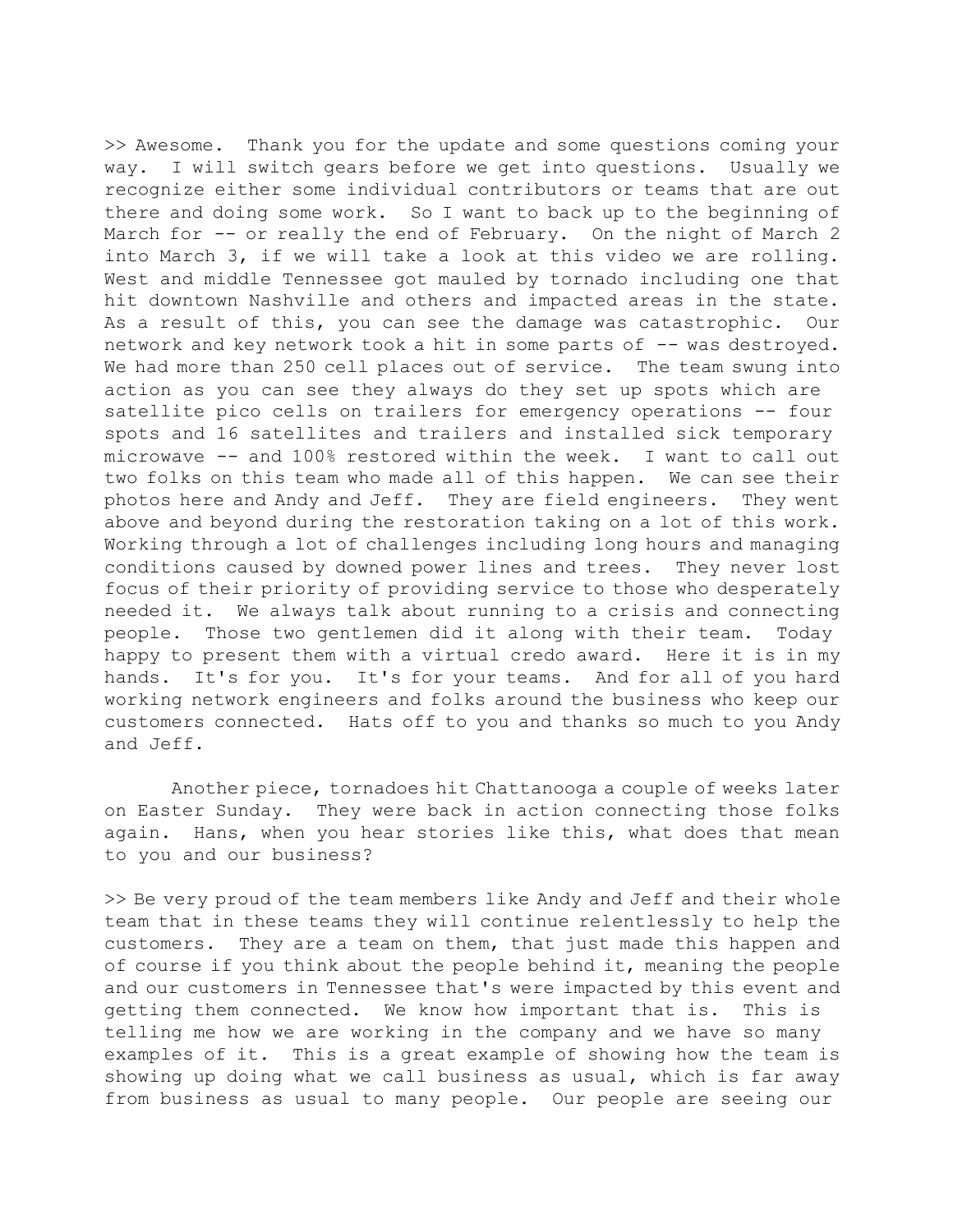customers are connected. Thank you team. Thank you for doing what you are doing.

>> Hans, thank you for those words.

 Let's jump into questions here. We have some that continue to come in. You can send those to us via e-mail live at Verizon.com. Hans, the first question is for you starting with Jennifer Pryor from Wilmington, North Carolina. Jennifer, hope you and Thomas are doing well. No reason I picked this question but it's a good question. Jennifer wants to know about work from home negative impacts. Did you see any negative impact because everyone transitioning -- or a majority of the business transitioning to work from home.

>> Of course there are complications when working from home for many of our employees. And it's a new environment. There are things that in their home environment that are impacting. But overall it has worked tremendously good. I see that we have so much interaction in the company. We are continuing to run our business as usual. While managing this crisis. Yes, there are all challenges. It would be strange to move all 150,000 people to work from home but it still worked. A shout out to all of the employees that make it happen even that you -- you are a parent taking care of your children or things like that. It has worked. A shout out to our IT department has made this happen and I have to say in many instances we are being very productive in this environment. Yes, there are problems, but I think the V-team has overcome them.

>> Hans, the next one is for you as well from Lori in Hilliard, Ohio. Lori wants to know, given the innovation we have seen and you talked about this from our GTS team making the remote work enabled. What have we learned that we can continue to do to make us even more effective once we are in the post crisis world?

>> I think a lot. Some of the societal impacts that we see right now that people who work from home more and eLearning and telehealth will be there. We will learn from that and some of them we will care of and then think about the innovation and how we deal with our customers in stores and online but not only that. Then we have our field engineers that they see the -- and things like that, that will stay. All of that innovation is just productivity and serving our customers even better. Yes, as we see it work, we work with the crisis which Christy is leading and majority of our team working with the business and also part of our team thinking about what long-term impact will this pandemic have and how will we be stronger out of this and how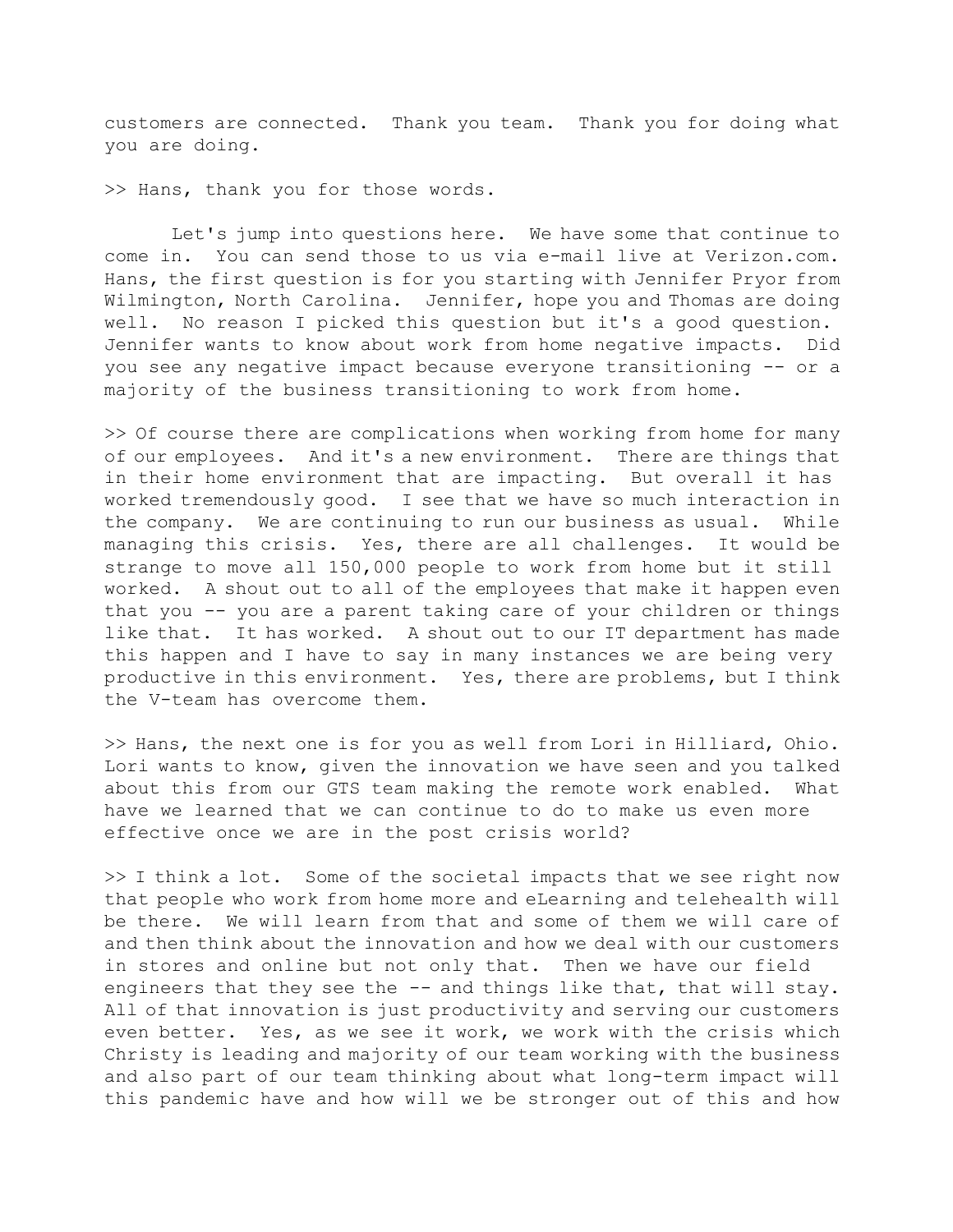will our offering evolve and how will we see it as a company as well. Yes, short answer is, we will see changes which will improve for our customers and for us.

>> Hans, some more questions from you in a moment. Matt, I want to swing this one your way. This one comes from Reggie Black on the business group team in Houston, Texas. I wanted to talk about revenue growth and new normal. With us all globally living in this new normal, what from a revenue growth perspective surprises you most and how does the rise in best leverage that for years to come?

>> Yeah, great question. Thanks, Reggie. So as I look at the revenue, nothing major has surprised me so far. When you think about our business, our revenue is built on the subscription model. We bill customers every month for most of the services we do. And they are services that customers need. We continue to see strong numbers. Obviously there is some adjustments as we talked about from not charging late fees. Not charging overage by giving customers the extra 15 gigabyte of data a month. The travel roaming is all down. But in general the revenue is where we need to be right now. As I think about this new normal going forward, I know both Ronen's team and Tammy's team are thinking about both the consumers and businesses, how does this change how they do things going forward and develop into products and services to allow us to continue to be so important in our customer's lives? So there is a lot of good work going on there. I think we are well positioned as we go into this new normal. Because we all know on the other side of this thing how we work and so on isn't going to be exactly the same as it was before hand. And I think we are in a good position. We can adapt and provide these products and services that customers need, and allow us to grow revenue going forward. It's critically important that we spend time understanding what those new customer needs are and make sure we are in a position to meet them. The teams are working on that. If we execute again, I think we will like the revenue trajectory of our business is going after that.

>> Good stuff with that, Matt. Going to stick with you for this next question as well from Andres in New Jersey on the consumer group team. Talking about the brand value that we've gained over the past few weeks. How would you define that number that of value that we created in the past four to six weeks around the response to coronavirus?

>> Yeah, I think I'm very proud of the way the company has shown up in the response to this, whether it be the things we've done with the network can continue phenomenal service in usage, whether it's pay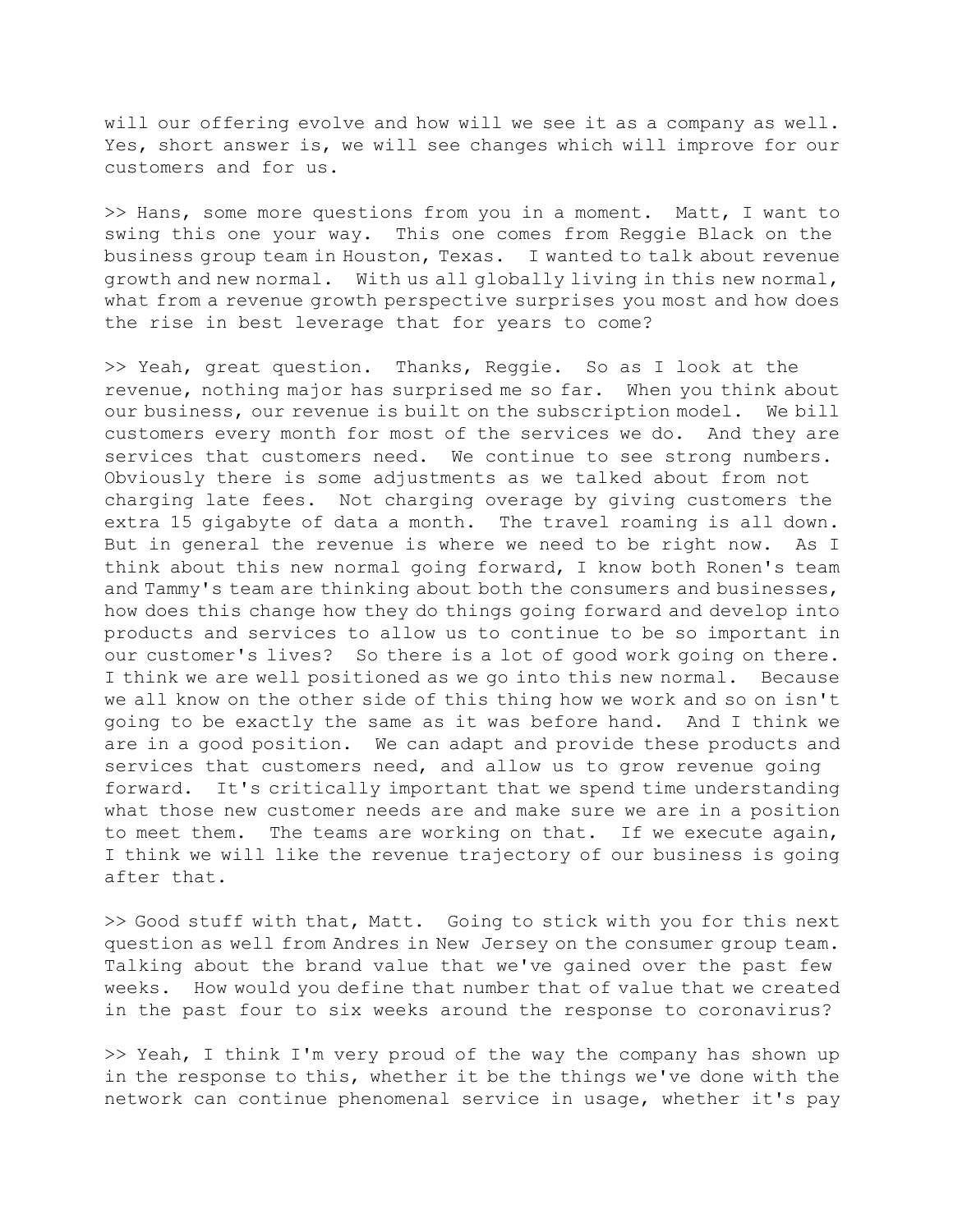it forward live and so many other things that we've done. The things we have done to take care of our people. Here is the way I think about it from a CFO seat. A lot of the investments we make in this company by the very nature of who we are, we make significant investments largely in network, but other things, too, but are there to generate business for not just years but decades. And we will generate the return on those investments if we are around for that time period. So to be around for a long time period you have to be a company that is local communities are proud to have your assets based in their communities. You will be a company that employees want to work for because without having a great set of employees, those assets don't turn into the great company that we have. And you have to be there for society as a whole. You think about the things we do around the environment and obviously a lot more to do there. So we had the opportunity to really showcase all of the things that we normally do across all of our stakeholders and in an environment like this. I think it puts us in a position where people have a better opportunity to see the great values that this company has. I'm certainly proud talking about those when I talk to the folks on wall street. But sometimes unfortunately people don't hear all of that in a normal environment. The situation like this you really see how companies are and I'm can't be more proud, and for our investors, too. Absolutely I agree with your point that there is a lot of brand value that we created here. Doesn't show in revenue day one, but is the type of thing that will have a sustainable business in the long haul where our customers are proud to say that they have Verizon as their carrier and provide services to them.

>> Yeah, I know we continue to get notes from customers thanking us for everything we are doing.

 Hans, I want to go to you for this one and probably one of the most like that that we had since we started up to speed live but Trent and a few others want to know about business as usual and re-opening. What will the procedure for opening offices back up for work be? Will it be in phases or roles or role dependent or job dependent when we are back to that?

>> First of all, we need to remind ourself that we have a fair amount of our employees that actually are still open and they are in the field and working every day. So shout out to them first of all.

When we are re-opening, the team is working to think through those details. And as we said before, it will be some sort of a staggered coming back. We haven't 100% defined but we are working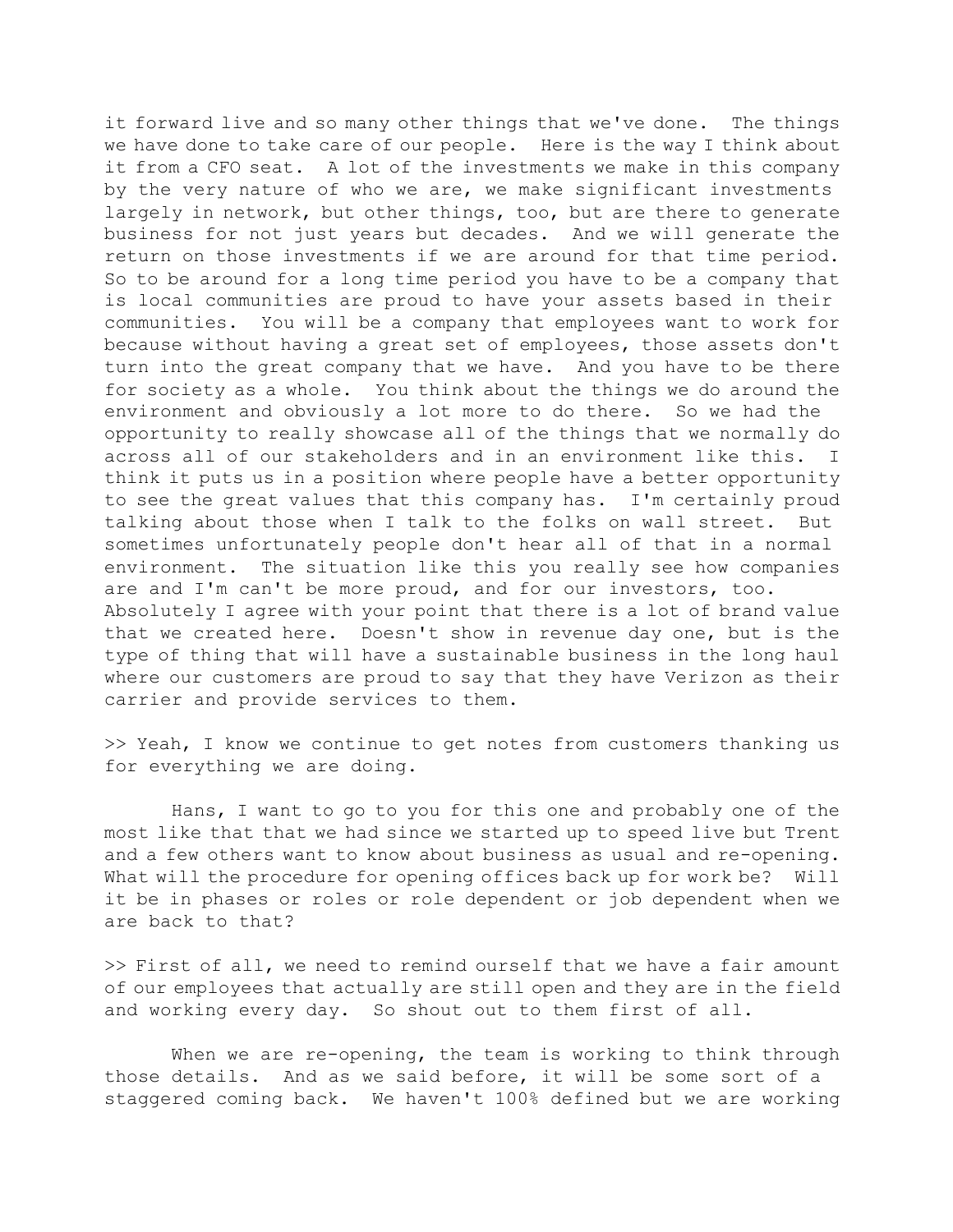on it every day and it will be geographically different. We have offices in Asia, Europe, United States where it is biggest market. So it will be different in different places. We will continue to think about the safety and health of all of us as number one when we do this. And see that we do this in a very organized way. And encourage you to stay tuned to up to speed because Christy and I will be there to continue to give you updates of what's happening through this process and nothing is defined yet. We are working with it and will have guidelines we will do with it when we will come back to the offices.

>> Hans, thank you for that. And don't forget, we will be back here next week every day at noon eastern and we will continue to update folks. Hans, this is for you as well. Since the announcement of the deal with blue jeans, Charles wants to know the acquisition are we going to standardize internally and use that along with all of the other tools that we have to connect?

>> So we are not really close with a deal yet. There are some regulatory approval that need to be left there that will take us some weeks more. As the business close, the team will have a clear priority of what type of product development we need to do in order to -- for our customers and also the team, our CIO will also work how we can use this product in our sort of internal work. So that's going to happen. But we need to make a list of priorities in order to see that we continue to serve the customer using blue jeans but in time I see us using blue jeans internally as well.

>> I know when Tammy joined earlier she said she was using it a bit but are looking at the early stages what that looks like. It's not a closed deal so definitely more to come.

 Matt, folks want to know about reducing costs and financial impact. Obviously we are keeping our customers connected and our commitment there. But the customers are saving money on utilities since implementing the work from home strategy. How are those elements impacting our bottom line, she wants to know.

>> Great question. So as you think about it really breaking down between the first quarter results and then the second quarter. So obviously this started to show in the first quarter. We will see a bigger impact from those items in the second quarter. Obviously a number of our buildings are closed right now and there will be -- associated with that whether that's utilities or the other operating costs around that. We are seeing a reduction in travel expenses. Remarking to someone earlier before we came on that I think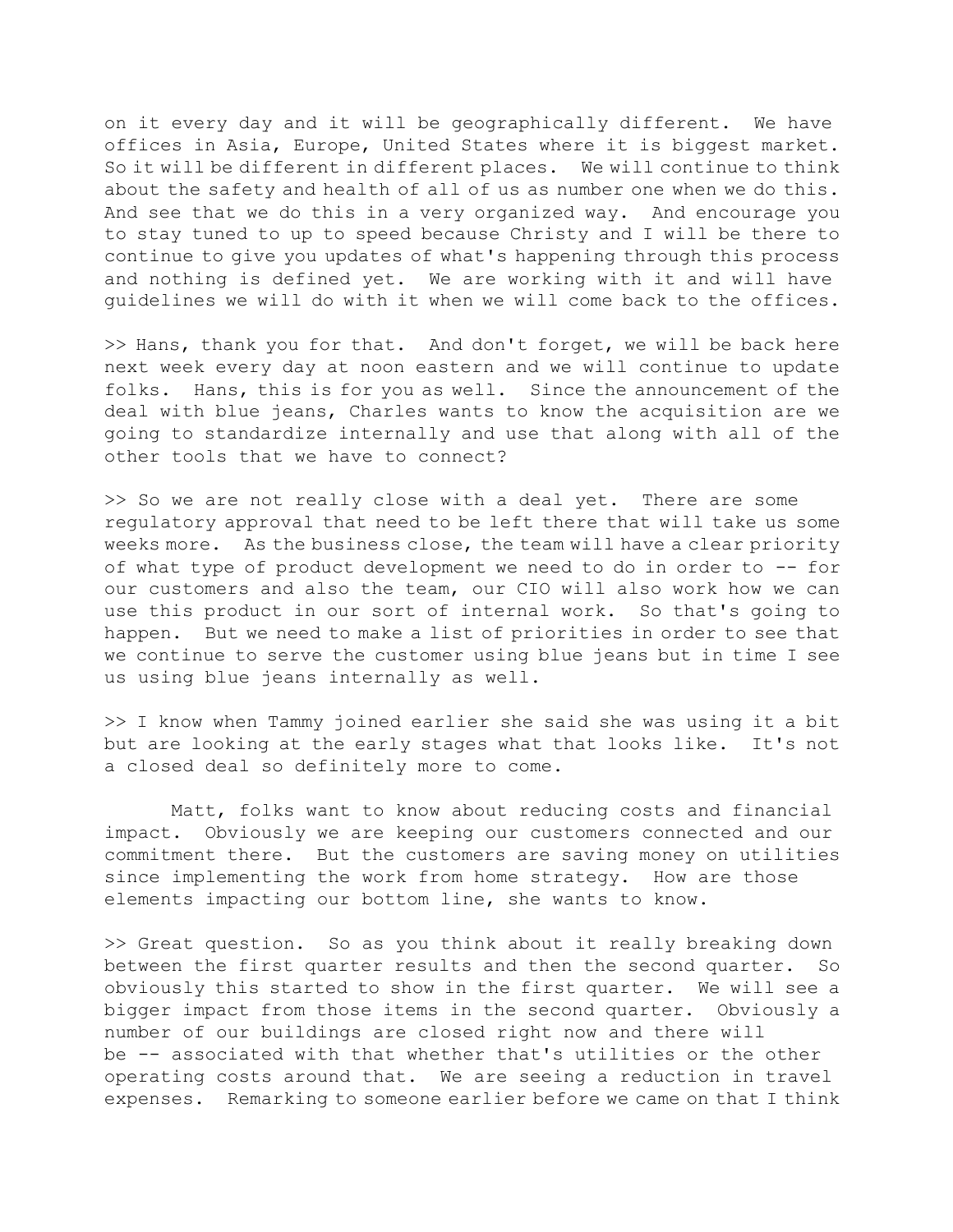I forgotten how to approve an expenditure report because it's been awhile. We are certainly seeing those things come through in terms of savings. But really the message that I have for everyone around this is, we have been doing a lot of work over the past few years around making our business as efficient as it can be. And I'm proud of the work we've done. We still have work to.

Do that work doesn't stop. But because of that work we've done, it puts us in a better position. When you enter an unexpected period like this and you never know when those things will come along or what they are going to be and so on, but it's a lot easier to respond to the changing situation when you are in good shape. And we put ourselves in that position where we are in better shape from a cost standpoint which is allowing us to continue to invest in our business going forward. As you heard on the video with Carl talking about the things -- our rollout of 5G and fiber continues. So that's why we are continuously working on the cost side of the business. Making our operations as efficient as they can be, creates a lot more choices for most in terms of investing. We just talked about blue jeans. One of the reasons we had the capability of doing that is because of the way we have run the business and we had talked about the strong cash flow in the first quarter that allows us to take advantage of those opportunities when they come up even in a time like this.

 Yes, absolutely, we have some things on the cost side that are probably a little more favorable right now, but there are other cost items that are higher than normal right now as well. Encouragement to everyone is as we get used to this environment, let's not lose sight of our ongoing efforts to continue to make our businesses as efficient as it can be. Thank you.

>> Thank you, Matt.

 Hans bouncing back to you from Newport news, asking about network buildout. You mentioned the reliability and the reasons and -- or the pieces of our network wireless 6 as well as fiber, how do those look to be coming? Will we expand fiber out to more as people are working from home or 5G, does that mean we will go into new markets. What is your sense of that?

>> I think -- our strategy is the network build that Kyle and his team has outlined together with the commercial side. I think it has -- how we want to roll out meaning we think 5G will be a really important offering for broadening that. We continue with FiOS deployment and have the engineers talking about the FiOS and continuing with that. The difference is we have our footprint where we can have FiOS and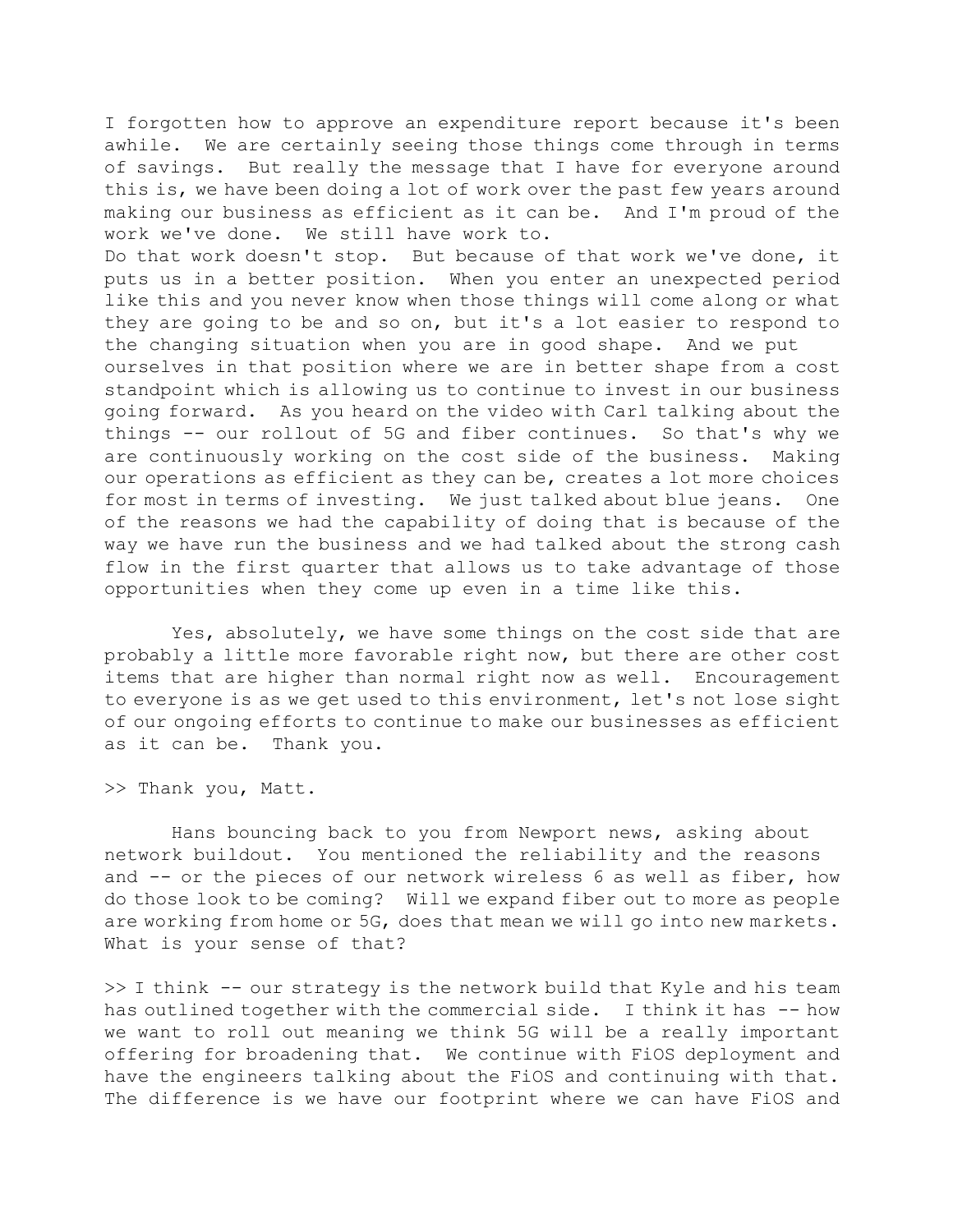we will continue there. And also mentioned the mobility with 5G will also be important in these times and we will continue to do that. So nothing has changed how we build the network, but use of the network might be different. It doesn't change our core strategy of building the network. As I said earlier, our plans for the year are five times more 5G stations, computer centers, national 5G coverage. All of that, all of the plan that we have. And our team is executing fantastically that doesn't mean there might be problems, but we are so far found ways to work around it. So our technology capacity is intact. And we will continue to execute on that -- in this environment.

>> Hans, thank you. Matt, thank you as well. One reminder before we go to Hans for a wrap of the week and thoughts ahead, next week you will get another version of the pulse survey that will hit your mailbox earlier in the week. 73% of you participated in that. Thank you for doing that you heard Hans say and Christy say let's bump that number a little bit more. The feedback matters and our leadership is able to use that to figure out where we need to go with the business and how we need to work as employees because no one knows the business better than you do. Like I said early next week you will get that. It has six questions and a comment box and a chance to provide other feedback and that's been the feedback that we got on the feedback mechanism. We are listening and the team is listening for that and will remain open for three days and will take care of that as soon as it comes in and Hans and Christy will share those results with us at the end of next week it looks like. Just reminder the pulse hitting your mailbox early next week.

 Hans, going into the weekend, how are you staying well and keeping your mind straight and final thoughts for us.

>> I was many questions in one there. Reminded on the service is very important. That -- roll our way and get the feedback from all of you out there. We have 73% of you responding and gives you a couple of days. We have to do the same this time because we want to see where we are. And now we have been -- it has been eight weeks into this pandemic and this crisis and four weeks, but all in all we want to hear from all of you. I think that's important.

 How do I say clearing my mind? I have a lot of people at work every day and I talk to a lot of people doing what Jeremy and I are doing, reaching out to people. Seeing that the communicate even more in these times and that's what I'm doing. I talked to external people and internal people and talk to my leadership team. And calling to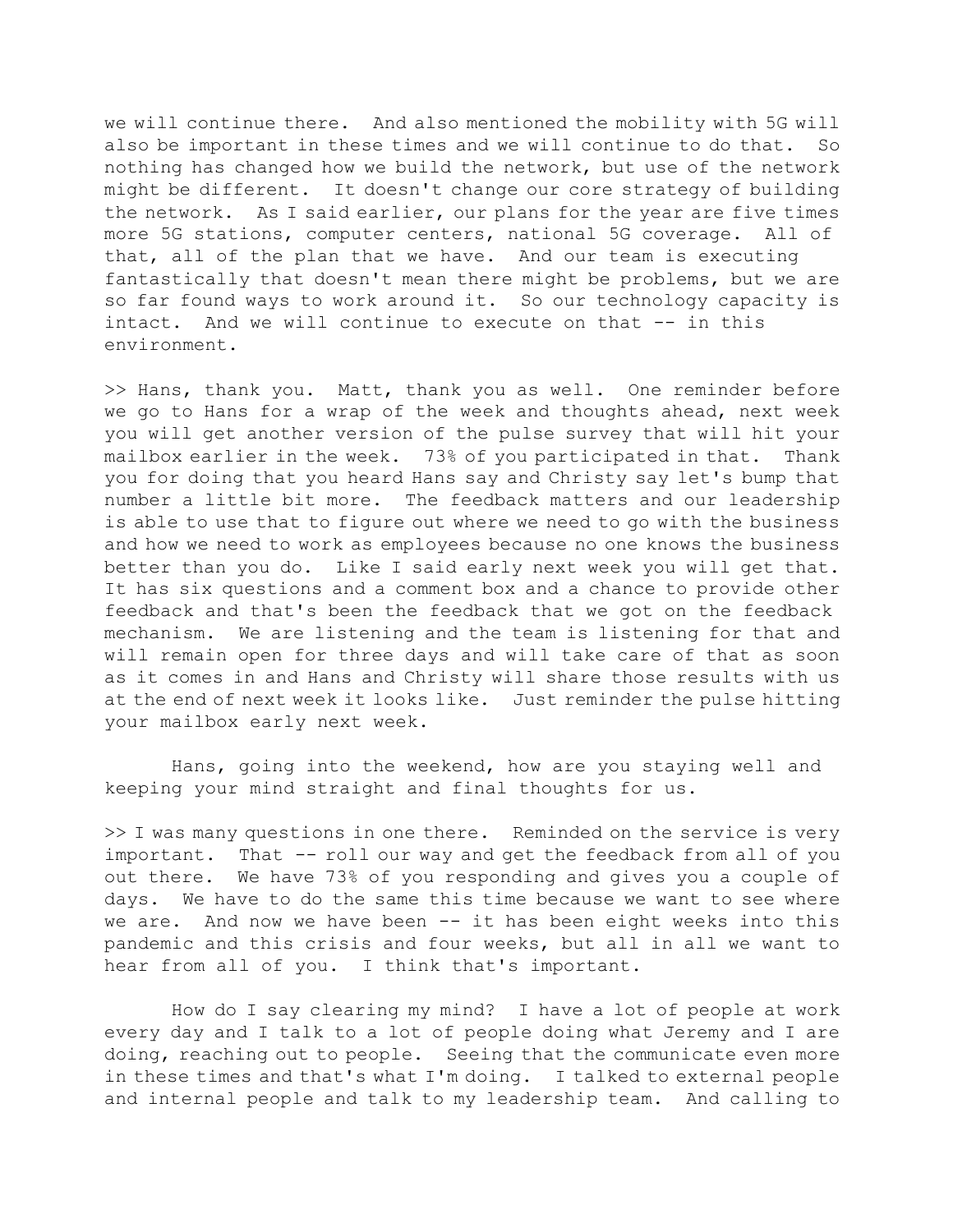see that we are all supporting each other during this time because we all need support.

 Finally, coming up now if you look back a little bit because this is a little bit of a day of looking back, I feel really good about how we showed up with the company in the first quarter thinking about different stakeholders will have and actually seeing that we actually take the position that are long term positively for all the different stakeholders that we have. I feel really good about that. I also feel good about how we performed in financially and I also feel good about distract -- that we have laid out. It's even more important during this time and good how we execute on it.

 I want to remind you all that we continue to go -- in certain times. It's a crisis that is global, impact each and every one of us and they culminate. As Matt said, we cannot rest right now. We just need to continue to push and even though we can look back on the handling it well so far, we just need to continue to push and work and deliver our service to our customer. It can take for awhile before it gets back to normal and it will be a new normal as we discussed many times. I urge you all from a company point of view to continue to push that, think about how we lead in these times and we are all a leader in the market. We need to continue to lead in this market. I urge you to continue the work you are doing now.

 And finally, some of you are going to the weekend, always think about rest and energy and see that you come out even stronger next week and the week after that because Verizon and all of the V-teamers we want to come out from this crisis as a stronger company. So once again, thank you for all of the great work you have done, all of the V-teamers and the broader V-team family. We continue to push forward. I will push forward and I will take my leadership and do that and I want you all V-teamers doing the same.

 Thank you and back to the host of this fantastic show up to speed live.

>> I told you we had a good one for you today and hopefully I didn't let you down. I will make sure to put that on my pulse survey. Hopefully you and your family will have a good weekend. And everyone out, there time to reconnect, reground ourselves and what matters in life. A lot of this quarter that we talked about today was spent obviously serving our customers and whatnot. Also an opportunity to look around to our own teammates and say thank you and so today I want to end with a quick thank you to all of you. Thank you so much. We'll